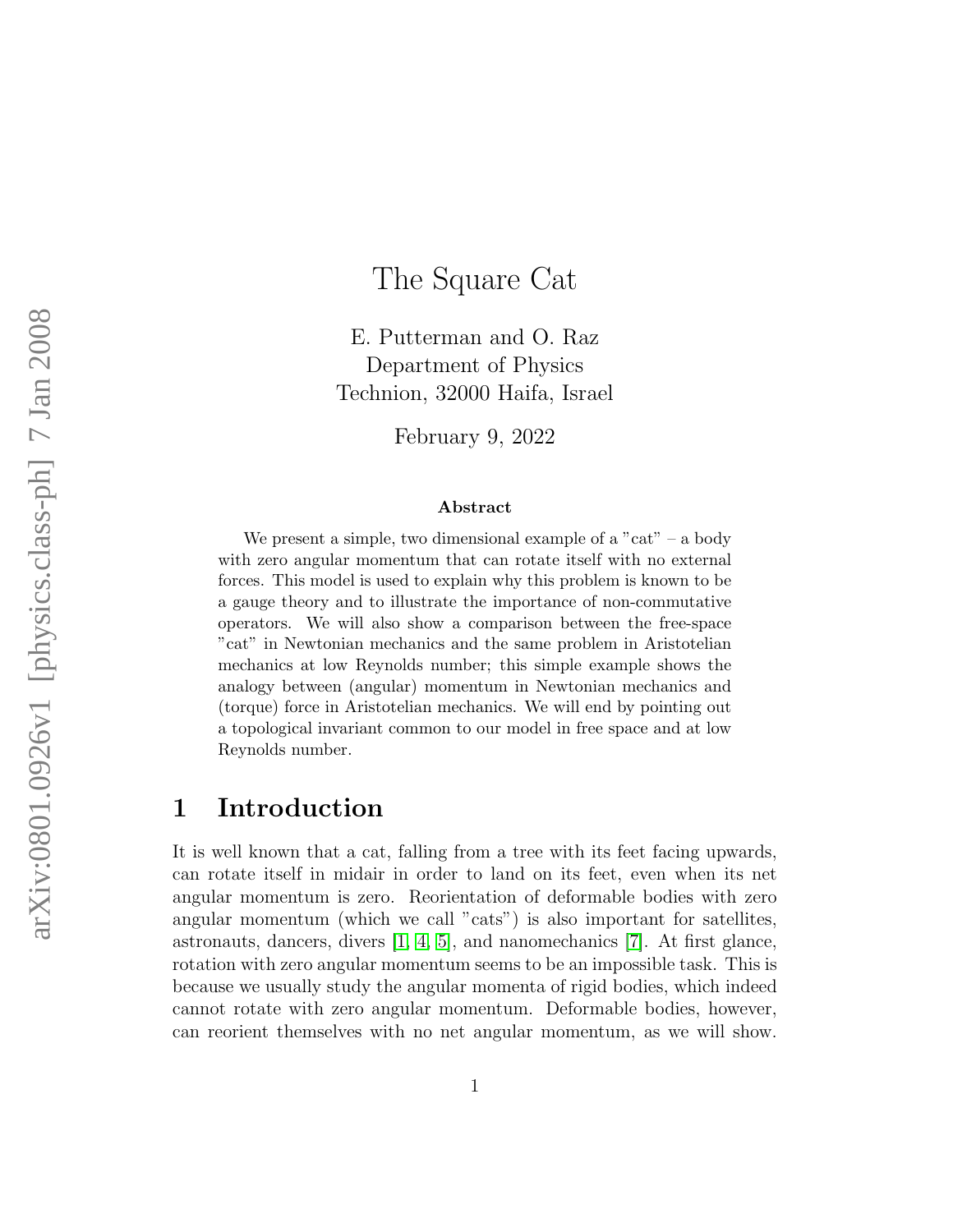Besides being counter-intuitive and interesting, the rotations of "cats" were shown to be a gauge theory problem [\[1,](#page-12-0) [9,](#page-13-3) [10\]](#page-13-4), and to be deeply connected to swimming in curved space [\[6,](#page-13-5) [15\]](#page-13-6).

The canonical model of a falling cat (Kane and Scher [\[14\]](#page-13-7)) is two identical axi-symmetric rigid bodies, connected by a 'no twist' joint. Here we propose a different model. Our model, which we describe in section [2,](#page-1-0) does not look like a real cat at all; however, it is manifestly two dimensional, and hence simple to analyze, while demonstrating the same basic phenomenon of rotating with zero angular momentum around an axis.

Deformable bodies, besides being able to rotate with zero angular momentum at free space, are also able to swim when placed in fluid. At low Reynolds number, where inertia is negligible, swimming of deformable bodies shares much with the reorientation of deformable bodies in free space: the two problems are known to be gauge problems [\[1\]](#page-12-0) (we will discuss this in the free space case in sections [3](#page-4-0) and [4\)](#page-6-0), and in both problems the ability to change orientation depends on non-commutative operations (we will discuss this in the case of rotations in section [5\)](#page-7-0). We will show in section [6](#page-8-0) that our model, at a particular limit, will rotate identically in free space and at low Reynolds number. In the general case, the model will generally behave differently in free space and at low Reynolds number; however, the maximal rotation due to the largest possible stroke must be the same - as a consequence of a topological invariant which we will discuss in section [7.](#page-10-0)

### <span id="page-1-0"></span>2 The Model

The model we propose is composed of 4 spheres, each with mass m, connected by 4 massless rods in the shape of a a parallelogram. The cat can control the base angle, which we will denote by  $\theta$ , and the length of one of the pairs of parallel rods, which we will call  $a$ . The other pair of rods has fixed length which we denote by  $b$  (see Fig. [1\)](#page-2-0). Since the model is made of 4 masses, each with 2 degrees of freedom, it has 8 degrees of freedom. However, there are 5 constraints in this problem: 4 distances between the masses due to the rods, and one angle. Thus, there are only three physical degrees of freedom, which can be expressed as 2 degrees for the location of the center of mass, and one degree for the total rotation. Since it is clear that without external forces the velocity of the center of mass will not change, we will work in the reference frame in which the center of mass is at rest, and we will not consider its two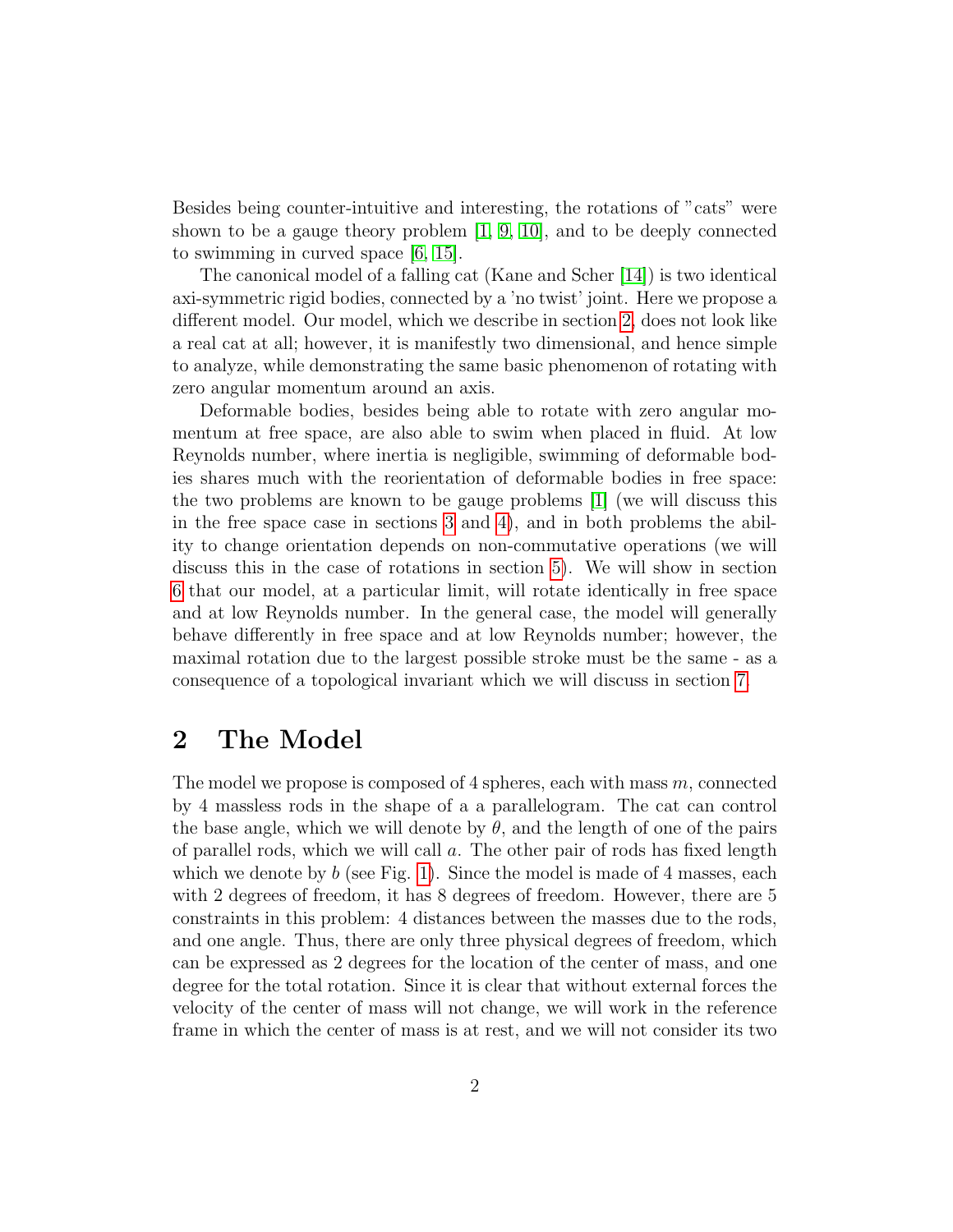

<span id="page-2-0"></span>Figure 1: *Example 1*– The cat model,  $\phi$  chosen as the angle between x and the  $b$  rod.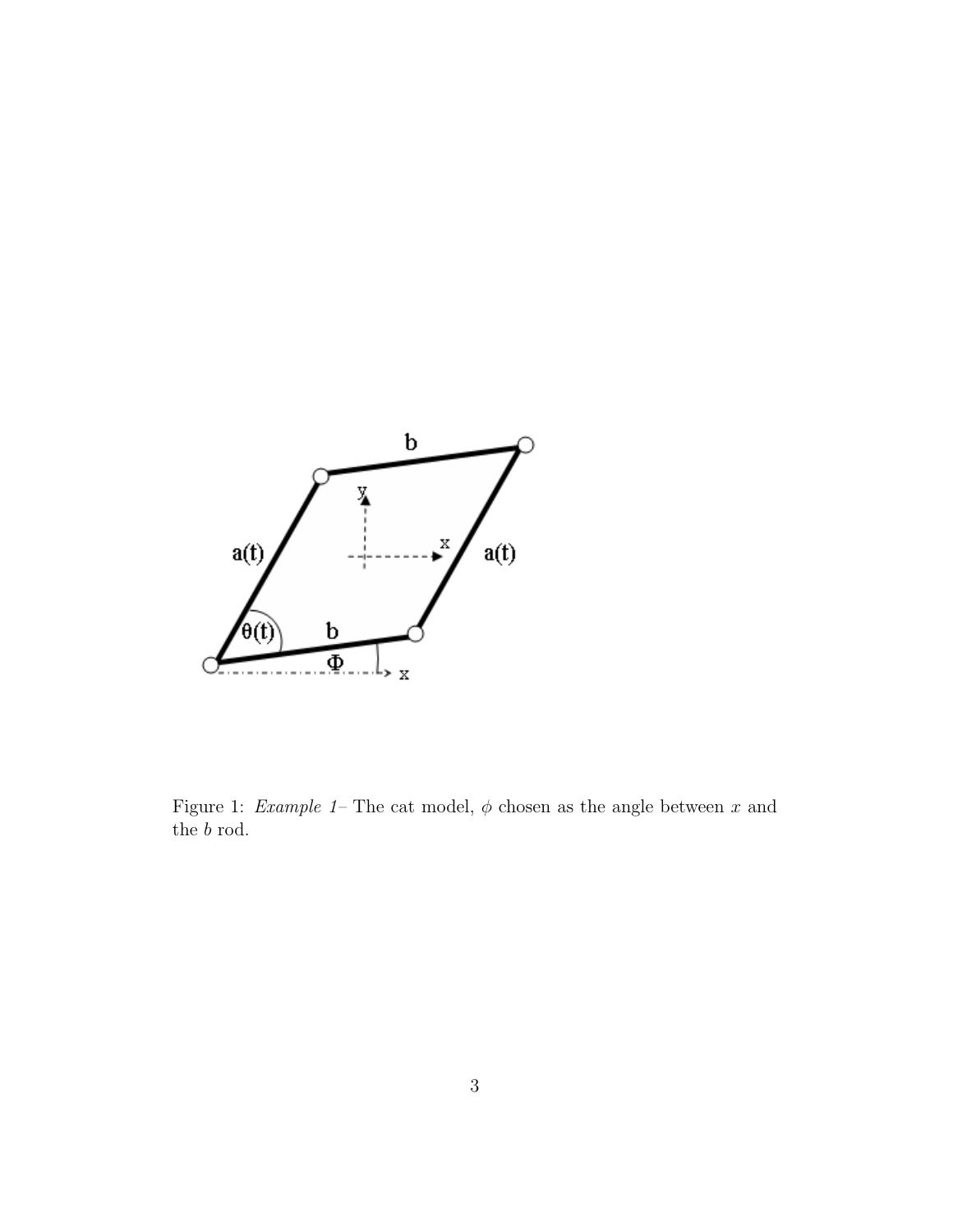degrees of freedom. This leaves us with only one physical degree of freedom - the total rotation of the body, which we denote by  $\phi$ . There are many ways to choose the angle  $\phi$ , as we will discuss in section [3;](#page-4-0) here we will choose  $\phi$  as the angle between the  $x$ -axis of an arbitrarily oriented reference frame whose origin is at the center of mass and one of the b rods (see Fig. [1\)](#page-2-0).

We would now like to show that the "cat" can rotate itself by changing a and  $\theta$ . The equation of motion of this system is conservation of angular momentum (which in a 2-dimensional system is a scalar),  $\frac{dL}{dt} = 0$ . The initial angular momentum is 0, so this equation is equivalent to  $L = 0$ . We can write L in terms of the change in  $a, \theta, \phi$  - that is, in terms of  $\dot{a}, \dot{\theta}, \dot{\phi}$ . A direct calculation shows that the equation of motion is:

$$
L = 4\dot{\phi}(a^2 + b^2) + 4\dot{\theta}a^2 = 0\tag{1}
$$

From this equation we can derive an equation for the change in  $\phi$ : since  $\dot{\phi} = -\frac{\dot{\theta}a^2}{a^2 + b^2}$  $\frac{\dot{\theta}a^2}{a^2+b^2}$ , we can write  $\Delta\phi = \int -\frac{\dot{\theta}a^2}{a^2+b^2}$  $rac{\theta a^2}{a^2+b^2}dt$ . This equation can be written as

<span id="page-3-0"></span>
$$
\Delta \phi = -\int \frac{a^2}{a^2 + b^2} d\theta \tag{2}
$$

The independence of Eq. [\(2\)](#page-3-0) with respect to the time parametrization means that the rotation is *geometric* [\[1\]](#page-12-0): the total rotation is independent of the speed at which a and  $\theta$  change; the geometry of the change – the curve in  $(a, \theta)$  space representing the change – uniquely determines the total rotation.

Eq. [\(2\)](#page-3-0) can be written in the form

<span id="page-3-1"></span>
$$
\Delta \phi = -\oint\limits_{\gamma} \frac{a^2}{a^2 + b^2} \, d\theta + 0 \, da \tag{3}
$$

where  $\gamma$  is the path in  $(a, \theta)$  of the changes in the shape of the cat. This has the form of a line integral  $\oint$ γ  $\vec{A} \cdot d\vec{\ell}$ , where  $\vec{A} = \begin{pmatrix} a^2 \\ a^2 + b^2 \end{pmatrix}$  $\left(\frac{a^2}{a^2+b^2},0\right)$  and  $d\vec{\ell} = (d\theta, da)$ . By Stokes' theorem, we can rewrite Eq. [\(3\)](#page-3-1) as:

<span id="page-3-2"></span>
$$
\Delta \phi = \int\limits_{S(\gamma)} \mathcal{F}(a,\theta) \, da \, d\theta = \int\limits_{S(\gamma)} \frac{2ab^2}{(a^2 + b^2)^2} \, da \, d\theta \tag{4}
$$

where  $S(\gamma)$  is the oriented surface bounded by the path  $\gamma$  and  $\mathcal{F} = \frac{\partial A_{\theta}}{\partial a}$  $\frac{\partial A_a}{\partial \theta} = \frac{2ab^2}{(a^2+b^2)}$  $\frac{2ab^2}{(a^2+b^2)^2}$ . Eq. [\(4\)](#page-3-2) tells us that the cat can indeed rotate itself: the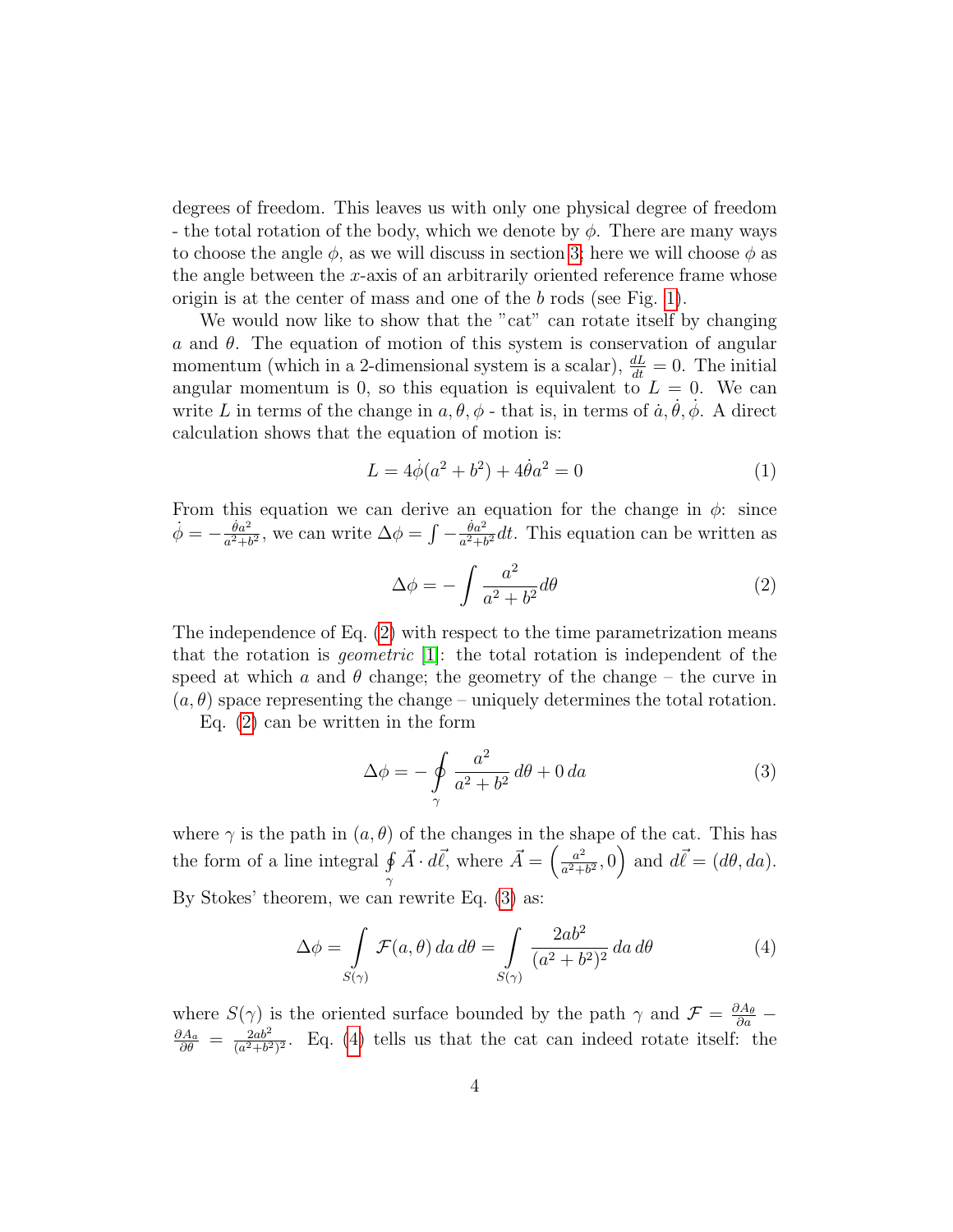

<span id="page-4-1"></span>Figure 2: Example 2– The cat model,  $\phi$  chosen as the angle between x and one of the masses.

change in  $\phi$  for a closed path is the surface integral of  $\mathcal F$  inside the path. Since  $\mathcal{F}(\theta, a) \neq 0$ , the rotation is not zero for a general path, and a cat changing its shape  $(a, \theta)$  in the manner described by the path will rotate. We can also calculate the maximal angle this cat can rotate in one "stroke" (a simple closed path in  $(a, \theta)$ ): since  $0 < \theta < \pi$  and  $0 < a < \infty$ , the maximal rotation is given by  $\int_0^{\pi}$ 0  $\int d\theta \int$ 0  $2ab^2$  $\frac{2ab^2}{(a^2+b^2)^2}$  da =  $\pi$ . As we show in section [7,](#page-10-0) this is a consequence of the topology of the shape space.

## <span id="page-4-0"></span>3 The Cat as a Gauge Problem

Gauge theories are an important part of the formalism of fundamental physical laws. They are also known to play an important part in classical mechanics [\[9,](#page-13-3) [2\]](#page-12-1), swimming at low Reynolds number [\[1\]](#page-12-0), and many other mathematical and physical problems. One such problem is the rotation of deformable bodies, as discussed in detail in [\[2,](#page-12-1) [1,](#page-12-0) [10\]](#page-13-4). As our model, being 2-dimensional with only two controls (a and  $\theta$ ) and one response( $\phi$ ), is extremely simple,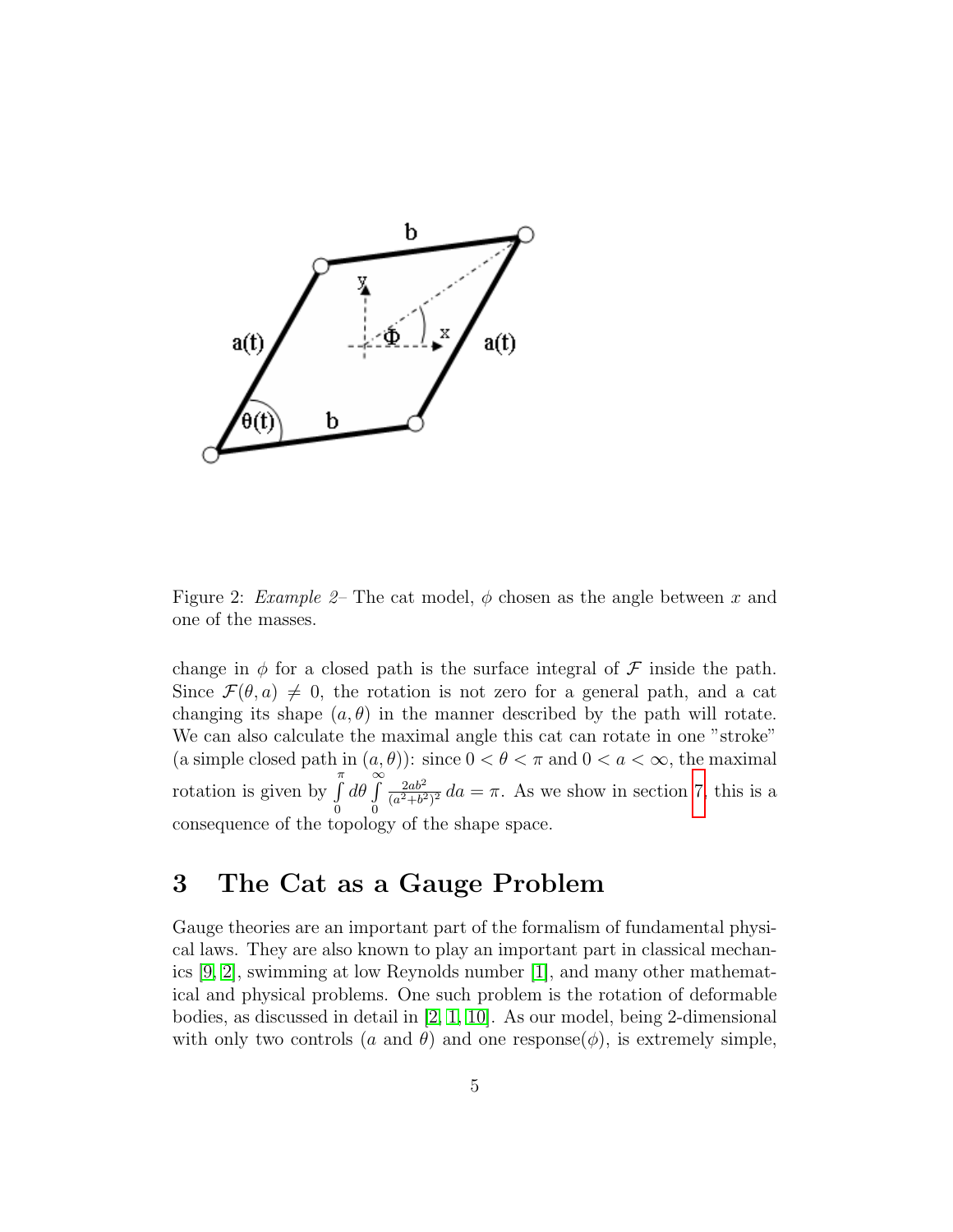it is a suitable example for the construction of a gauge theory.

We will start by considering the problem we have already solved: the calculation of the total rotation of our system for a given sequence of changes in the "controls" a and  $\theta$ . The total rotation  $\Delta\phi$  for a "stroke" is well-defined and easy to calculate using Eq. [\(4\)](#page-3-2). The answer cannot be different for different ways of measuring  $\phi$  because the system ends in the same shape in which it began; thus  $\Delta\phi$  must be equal for all choices. But for a sequence of changes that does not end with the same a and  $\theta$  as the initial configuration (i.e., not a "stroke"), the total rotation is not well-defined and depends on the way we have decided to characterize the angle  $\phi$ .

To demonstrate this, let us consider two cases (Figs. [1,](#page-2-0) [2\)](#page-4-1): in the first case, (Example 1)  $\phi$  is chosen as we chose it in section [2](#page-1-0) - the angle between the x axis of our reference frame and the b rods. In the second case (Example 2), the angle  $\phi$  is chosen as the angle between the x-axis and the line connecting two opposite masses. The two different choices for  $\phi$  are legitimate: in both,  $(a, \theta)$  and  $\phi$  completely describe the system. By no a priori consideration is one of these choices superior to the other (or any of the other ways to choose  $\phi$ ). However, it is easy to see that for a path in  $(a, \theta)$ -space that is not closed,  $\Delta\phi$  is different in the two systems. For example, consider a change in a alone while keeping  $\theta = \frac{\pi}{2}$  $\frac{\pi}{2}$ : if  $\phi$  is chosen as the angle of the b rods with the x-axis, it will not change when a changes at constant  $\theta$  (and indeed - we have seen that  $A_a=0$  in this system), but if  $\phi$  is defined as the angle of the line between the opposite masses, it will change even when  $a$  alone changes.

We see that our system gives us the freedom to choose how to measure  $\phi$ . This freedom is called "gauge freedom." While some properties of the system are gauge-dependent ( $\Delta\phi$  of non-closed paths;  $\vec{A}$ ), others ( $\Delta\phi$  of strokes;  $\mathcal{F}$ ) are independent of gauge. This is analogous to the gauge freedom of the magnetic potential vector: the gauge-independent properties of magnetism are the magnetic field  $\vec{B}$  (similar to  $\mathcal F$  of the "cat") and the total magnetic flux  $\Phi$  through a closed loop  $\gamma$  (corresponding to  $\Delta\phi$ ). The gauge dependent properties are the potential vector  $\vec{A}$  (an analog to  $\vec{A}$  of the "cat") and its integral over a non-closed path (analog to  $\Delta\phi$ ). While in the case of magnetism it is difficult to understand what different gauges represent, as we cannot measure any gauge dependent quantity, in the case of the "cat" different gauges are easily interpreted because gauge dependent quantities are readily calculable.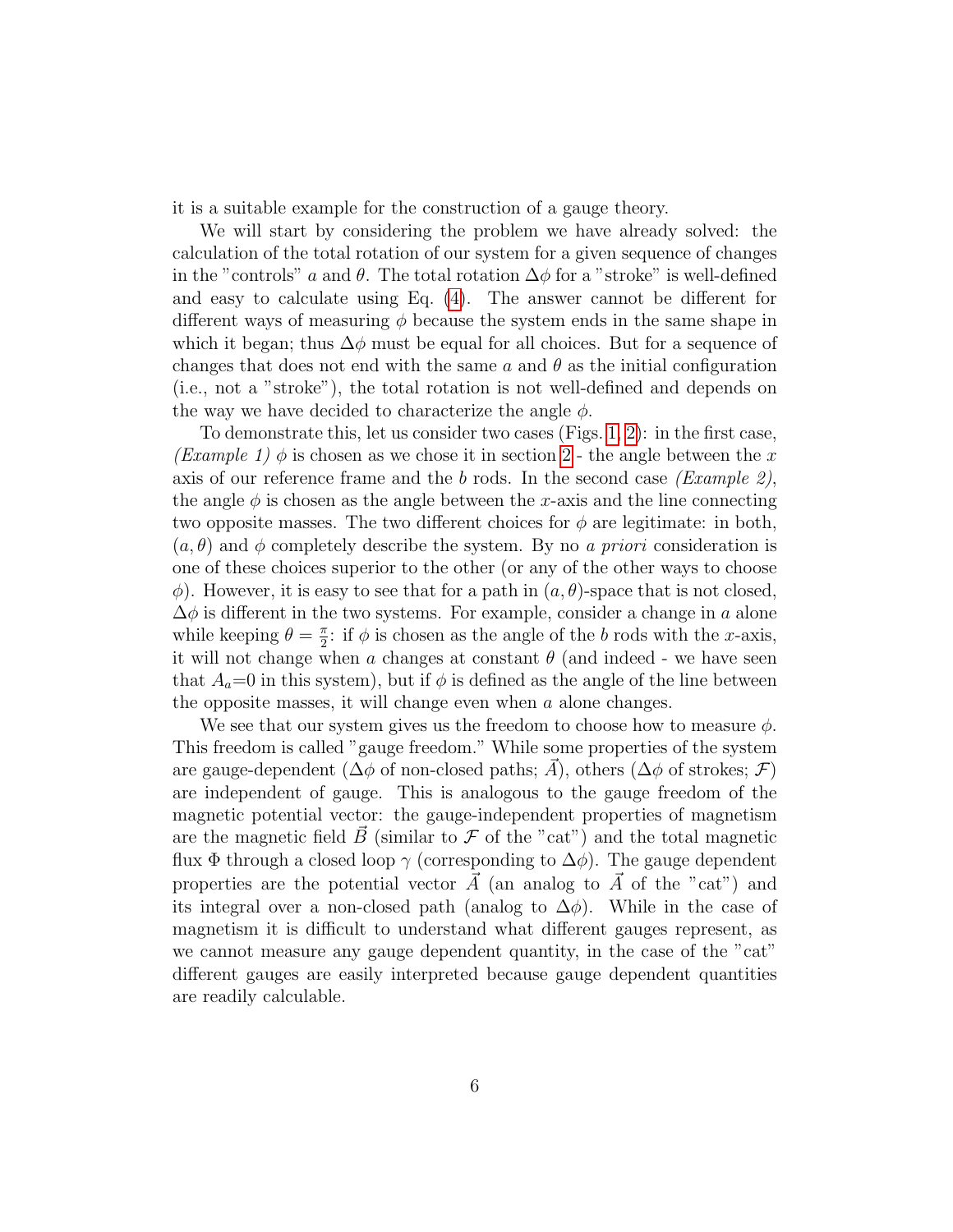#### <span id="page-6-0"></span>4 Solving our Model in a Different Gauge

The choice we made for  $\phi$  in section [2](#page-1-0) was not at all arbitrary; solving this problem directly in a different choice of  $\phi$ , as in *Example 2*, can be very difficult - though it is clear that at least  $\mathcal F$  must be the same in all cases. However, once we solve the system in one gauge, we can easily transfer our results to any new gauge without calculating  $L$ , which may be complicated. In order to do this, we can write  $\phi$  in the new gauge (which we denote by  $\phi$ ) as

$$
\tilde{\phi} = \phi + f(\theta, a) \tag{5}
$$

where  $f(\theta, a)$  is the difference between the two measured angles (which is a function of a and  $\theta$ , but not of  $\phi$  itself). This implies that the infinitesimal change in  $\phi$  can be expressed as

<span id="page-6-1"></span>
$$
d\tilde{\phi} = d\phi + \frac{\partial f}{\partial \theta} d\theta + \frac{\partial f}{\partial a} da = d\phi + \nabla f \cdot d\vec{\ell}
$$
 (6)

where  $\nabla = (\frac{\partial}{\partial \theta}, \frac{\partial}{\partial a})$ . Since  $d\phi = \vec{A} \cdot d\vec{\ell}$ , we can rewrite Eq. [\(6\)](#page-6-1) as

$$
d\tilde{\phi} = (\vec{A} + \nabla f) \cdot d\vec{\ell} = \vec{\tilde{A}} \cdot d\vec{\ell}
$$
 (7)

Thus, the new  $A(\vec{\tilde{A}})$  under the gauge transformation  $\tilde{\phi} = \phi + f(\theta, a)$  can be expressed as

$$
\vec{\tilde{A}} = \vec{A} + \vec{\nabla}f \tag{8}
$$

 $\mathcal{F}$  will not change due the gauge transformation, since  $\tilde{\mathcal{F}} = \frac{\partial \tilde{A}_{\theta}}{\partial a} - \frac{\partial \tilde{A}_{a}}{\partial \theta} =$  $\mathcal{F} + \frac{\partial^2 f}{\partial \theta \partial a} - \frac{\partial^2 f}{\partial a \partial \theta} = \mathcal{F}$ . We can now easily calculate  $\vec{A}$  for *Example 2*: from a geometric calculation it is clear that

$$
\tilde{\phi} = \phi + \arcsin \frac{a \sin \theta}{\sqrt{a^2 + b^2 + 2ab \cos \theta}}
$$
(9)

thus

$$
\vec{\tilde{A}} = \left(\frac{a^2}{a^2 + b^2} + \frac{a(\cos\theta(a^2 + b^2) + ab(1 + \cos^2\theta))}{(b + a\cos\theta)(a^2 + b^2 + 2ab\cos\theta)}, \frac{b\sin\theta}{(b^2 + a^2 + 2ab\cos\theta)}\right)
$$
(10)

In this gauge, as we have noted before,  $A_a$  is nonzero.

To check this result, we can recalculate  $\mathcal{F} = \frac{\partial A_{\theta}}{\partial a} - \frac{\partial A_{a}}{\partial \theta} = \frac{2ab^2}{(a^2 + b^2)}$  $\frac{2ab^2}{(a^2+b^2)^2}$ , which is identical to Eq.  $(4)$ , as it must be.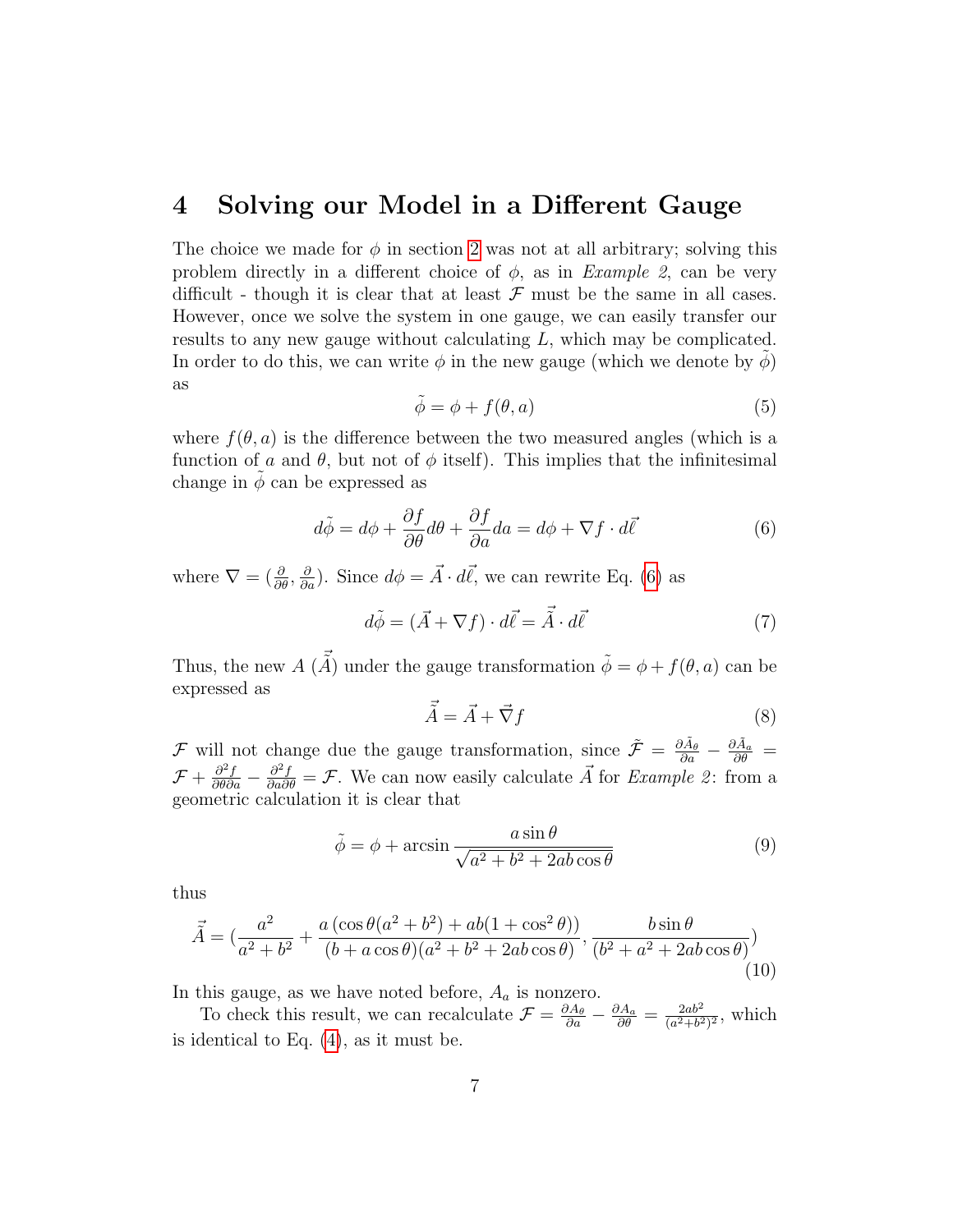

<span id="page-7-1"></span>Figure 3: 
$$
\int_{\gamma} \vec{A} \cdot \vec{dl} = \int_{\gamma_1} \vec{A} \cdot \vec{dl} - \int_{\gamma_2} \vec{A} \cdot \vec{dl}
$$

### <span id="page-7-0"></span>5 The Importance of Non-Commutativity

Consider the same system, but now fix  $\theta = \frac{\pi}{2}$  $\frac{\pi}{2}$  and let b be a control instead. Clearly the system is now unable to rotate itself with zero angular momentum, though if we choose  $\phi$  as in *Example 2,*  $\phi$  will change when changing only a. This implies that the ability to change orientation with zero angular momentum is measurable only on closed paths in shape-space – which is equivalent to saying that a body can rotate itself if and only if  $\mathcal{F} \neq 0$ .

Also, let us consider an infinitesimal rectangular path  $\gamma = (a_0, \theta_0) \rightarrow$  $(a_0, \theta_0 + \Delta\theta) \rightarrow (a_0 + \Delta a, \theta_0 + \Delta\theta) \rightarrow (a_0 + \Delta a, \theta_0) \rightarrow (a_0, \theta_0)$  (see Fig. [3\)](#page-7-1). If  $\mathcal{F} \neq 0$ , the path integral  $\oint \vec{A} \cdot d\vec{l}$  is nonzero. We can divide the path γ into two paths,  $\gamma_1 = (a_0, \theta_0) \rightarrow (a_0, \theta_0 + \Delta\theta) \rightarrow (a_0 + \Delta a, \theta_0 + \Delta\theta)$  and  $\gamma_2 = (a_0, \theta_0) \rightarrow (a_0 + \Delta a, \theta_0) \rightarrow (a_0 + \Delta a, \theta_0 + \Delta \theta)$ , and write  $\oint \vec{A} \cdot d\vec{l} =$ γ R  $\gamma_1$  $\vec{A} \cdot \vec{d\ell} - \int$  $\gamma_2$  $\vec{A} \cdot \vec{d\ell} \neq 0$ , which implies that  $\int$  $\gamma_1$  $\vec{A} \cdot \vec{d\ell} \neq \int$  $\gamma_2$  $\vec{A} \cdot \vec{d\ell}$  – the two paths lead to different rotations! This means that the order in which the deformations are made is important for bodies that can rotate with zero angular momentum, and vice-versa: in order for two deformations (followed by their inverses) to generate a net rotation, they must be non-commutative.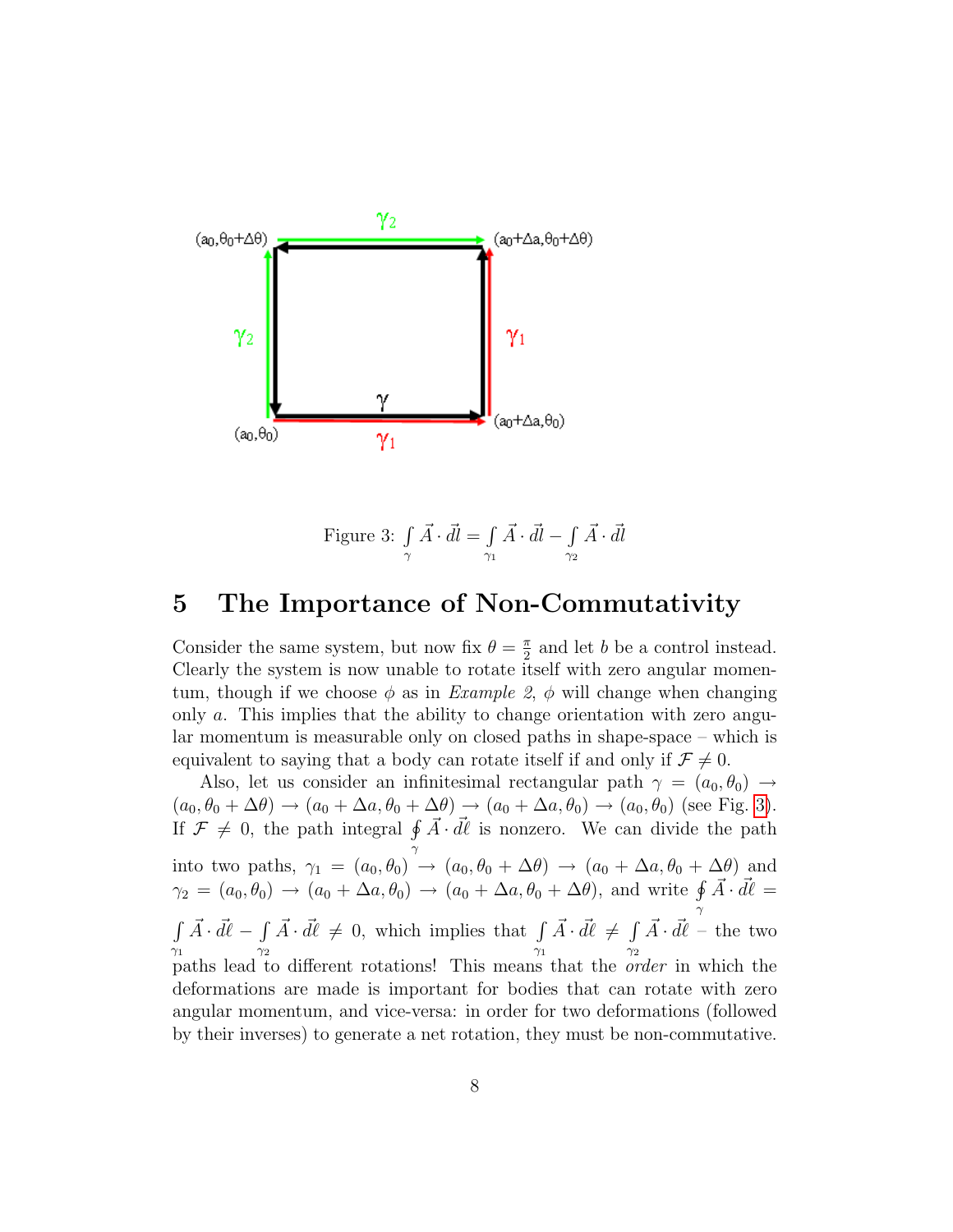

<span id="page-8-1"></span>Figure 4: Changing a and  $\theta$  in different orders leads to different rotations this can easily be seen at large strokes.

In the case of the cat, changing a and b with fixed  $\theta$  are two commutative operations – the order in which they are made does not matter, and thus they do not generate a rotation. But changing a and changing  $\theta$  are noncommutative operations! This can be understood by comparing too large deformations: take the initial configuration to be a square  $(a = b, \theta = \frac{\pi}{2})$  $(\frac{\pi}{2})$  and change a greatly. This will make our system very long and thin rectangle a needle. Then letting  $\theta \rightarrow 0$  will lead to only small rotation of the long axis of the needle. However, doing the changes in an opposite order will lead to a needle rotated by almost  $\frac{\pi}{4}$  radians with respect to the first one (Fig. [4\)](#page-8-1).

#### <span id="page-8-0"></span>6 A Cat in Honey - Aristotelian Mechanics

A "cat" is a deformable body which can change its orientation just by deforming itself. In a sense, this is an analog for a swimmer in a fluid, which is a deformable body that can change both its orientation and its position just by deforming itself. Thus, it is natural to ask how the "cat" will behave not just in empty space, but in some fluid. While in most cases this question is a very complicated one and shares very little with the empty space case, there is one regime in which the two questions share a lot - at low Reynolds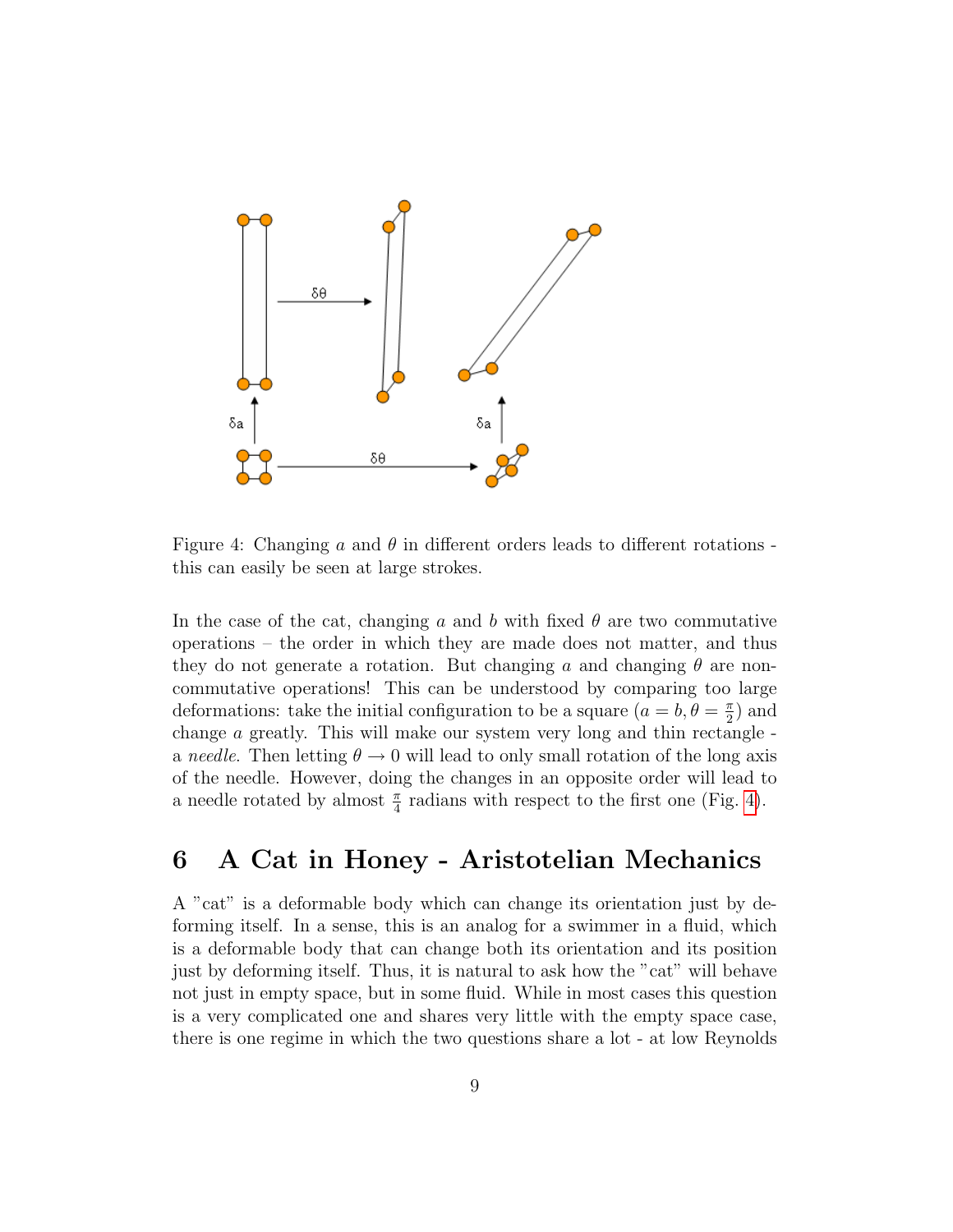number.

The dimensionless Reynolds number of a body in a fluid is defined the ratio of the inertial forces on the body to the viscous forces. At low Reynolds number the viscous forces dominate; the Navier-Stokes equations simplify to the time-invariant Stokes equations and inertia becomes irrelevant [\[13\]](#page-13-8).

Our "cat" is perfectly able to swim at low Reynolds number [\[3\]](#page-13-9); just as in free space, the "cat" is able to rotate but unable to translate itself. However, the calculation of its rotation in this case is significantly different from the previous calculation in free space. At  $Re \ll 1$ , Newton's first law does not hold; force is instead proportional to velocity – the system follows the physics of Aristotle, who believed that a body with no force acting upon it will not move. This regime also displays a characteristic of the "cat" in free space which was noted in section [2:](#page-1-0) all motion is geometric, because the governing equations are independent of time.

Consider the case where the radii of the spheres are small relative to the distances between them, and we can neglect the hydrodynamic interactions between the spheres (the interaction decays with  $\frac{r}{x}$  where r is the radii and x is the distance  $[8]$ . In this case, the only force is the viscous force of the fluid on each sphere, which is of the form

$$
\vec{F}_i = -6\pi\eta r_i \vec{v}_i \tag{11}
$$

where  $\eta$  is the fluid viscosity and  $r_i$  and  $\vec{v}_i$  are the radius and velocity of the i'th sphere, respectively (we will assume that all spheres have the same radius  $r_i = r$ ). There are no external forces or torques, so  $\sum \vec{F}_i = \vec{0}$  and  $\sum \tau_i = 0$ . From the symmetry of the "cat" it is clear that the former equation will be satisfied if and only if the cat does not translate. We use  $\sum \tau_i = 0$  as the equation of motion and calculate the rotation of the "cat" at low Re for a given stroke as we did for the cat in free space.

The sum of the torques on each sphere is given by  $6\pi\eta r \sum_i \vec{x}_i \times \vec{v}_i$ , which can be thought of as a scalar because the system is two-dimensional. But  $\sum_i \vec{x}_i \times \vec{v}_i$  is just the angular momentum divided by the mass! Thus we can write  $\sum \tau = 0 = L \left(\frac{6\pi\eta r}{m}\right)$  $\frac{\pi \eta r}{m}$ . This is equivalent to the governing equation of the "cat" in free space,  $L = 0$ , and all the calculations  $-A, \mathcal{F}$ , etc.  $$ are identical! We have the surprising result that for the "cat", the motion at low Reynolds number without interactions is the same as the motion in free space. The reason for this can easily be seen from the equations: in free space, the equation of motion is  $L = 0$ , and at low Reynolds number we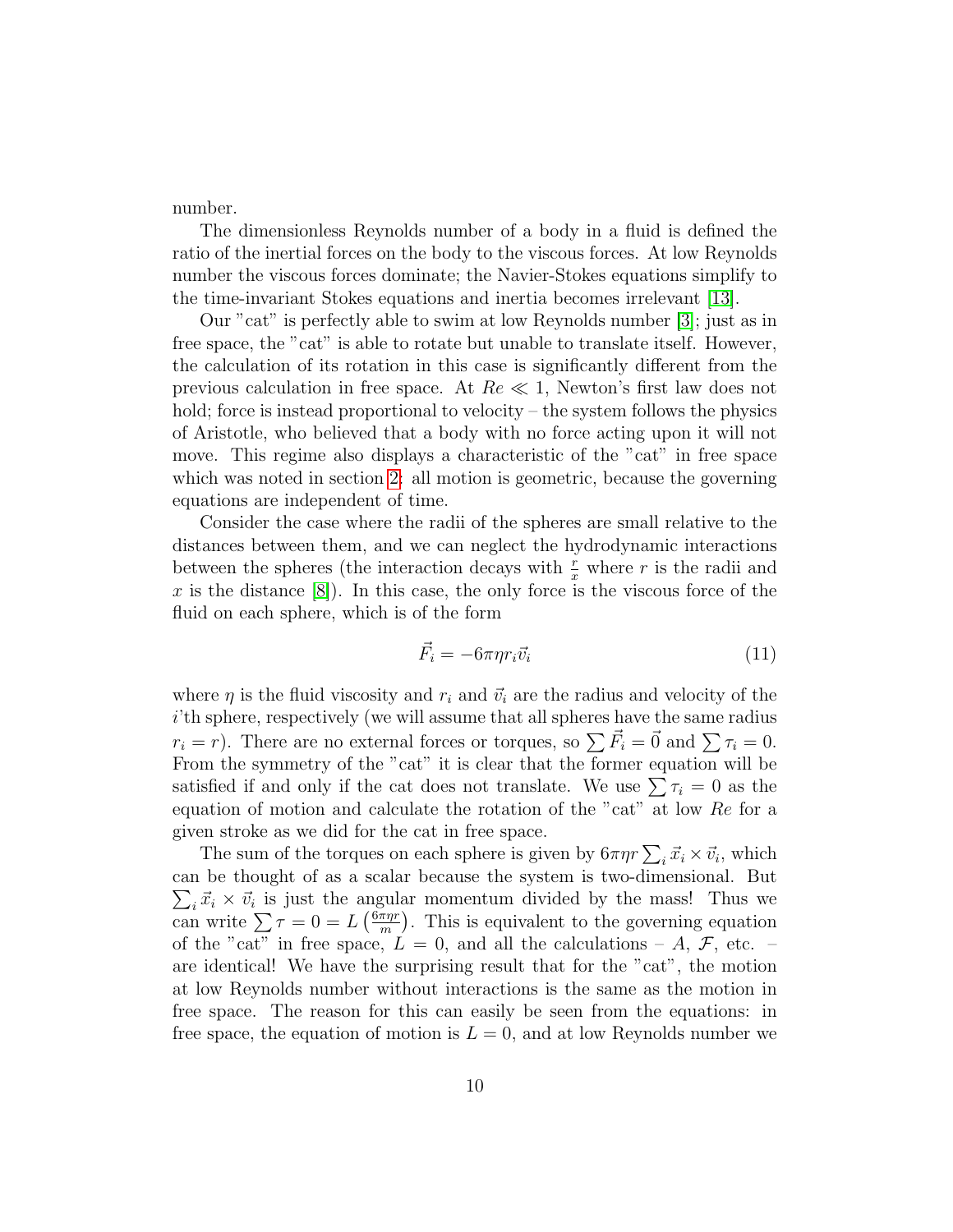have  $\tau_{net} = 0$  – because momentum in Newtonian mechanics maps to force in Aristotelian mechanics, these equations are the same. For us, this was a nice surprise, since the governing physics is completely different: for example, the "cat" does not dissipate energy in free space, but it does at low Re.

When the ratio of the distance between the spheres to their radii is not very large, we cannot neglect the hydrodynamic interactions between the spheres. In this case the expression for the force on each sphere is far more complicated, and is affected by the velocities of the other spheres as well. This means that there is no longer a simple map between the torque at low Re and the angular momentum in empty space, and generally the two cases are different. However, the empty space and low Re case still have much in common; for example, the time parametrization independency which enables us to calculate the total rotation through  $\mathcal{F}(a, \theta)$ . The "cat" in free space and at low  $Re$  number share several other properties as well – for example, the integral of F over the entire shape space is  $\pi$  in both cases – the reason for which is discussed in the next section.

#### <span id="page-10-0"></span>7 Topological Invariants of the Cat

We showed earlier that the total rotation of the maximal stroke is  $\pi$ . Interestingly, this is the case for our "cat" in both free space and at low Reynolds number – even when one takes into account the interactions between the four spheres. The interactions in general change  $\mathcal{F}$ , but not the integral of  $\mathcal F$  over the whole shape space; this is a nice example of a topological invariant which characterizes our system [\[11,](#page-13-11) [12\]](#page-13-12). To demonstrate this, we will consider the case in which  $\theta$  can take values up to  $2\pi$  and not just  $\pi$ . If we show that in this case the rotation is  $2\pi$ , it is clear from symmetry that in the case  $\theta \leq \pi$ the total rotation must be  $\pi$ .

Let us look at the case  $a = b = 1$  for simplicity, and change  $\theta$  from 0 to  $2\pi$ , keeping  $a = 1$ . Since in this case  $\vec{A} = \begin{pmatrix} \frac{1}{2} \end{pmatrix}$  $(\frac{1}{2}, 0)$ , we get  $\Delta \phi = \pi$ . However, trying to do the same calculation using F instead of  $\vec{A}$  we face a problem: what area does this curve bound? We can look at it in two different ways:

• We can complete our stroke by changing a, at  $\theta = 2\pi$ , from 1 to 0, then changing  $\theta$  to 0 (keeping  $a = 0$ ), and finally changing a back to 1. The changes in a will not change  $\Delta \phi$  because  $A_a = 0$ ; even if this is not the case (if we use a different gauge), the two paths (increasing and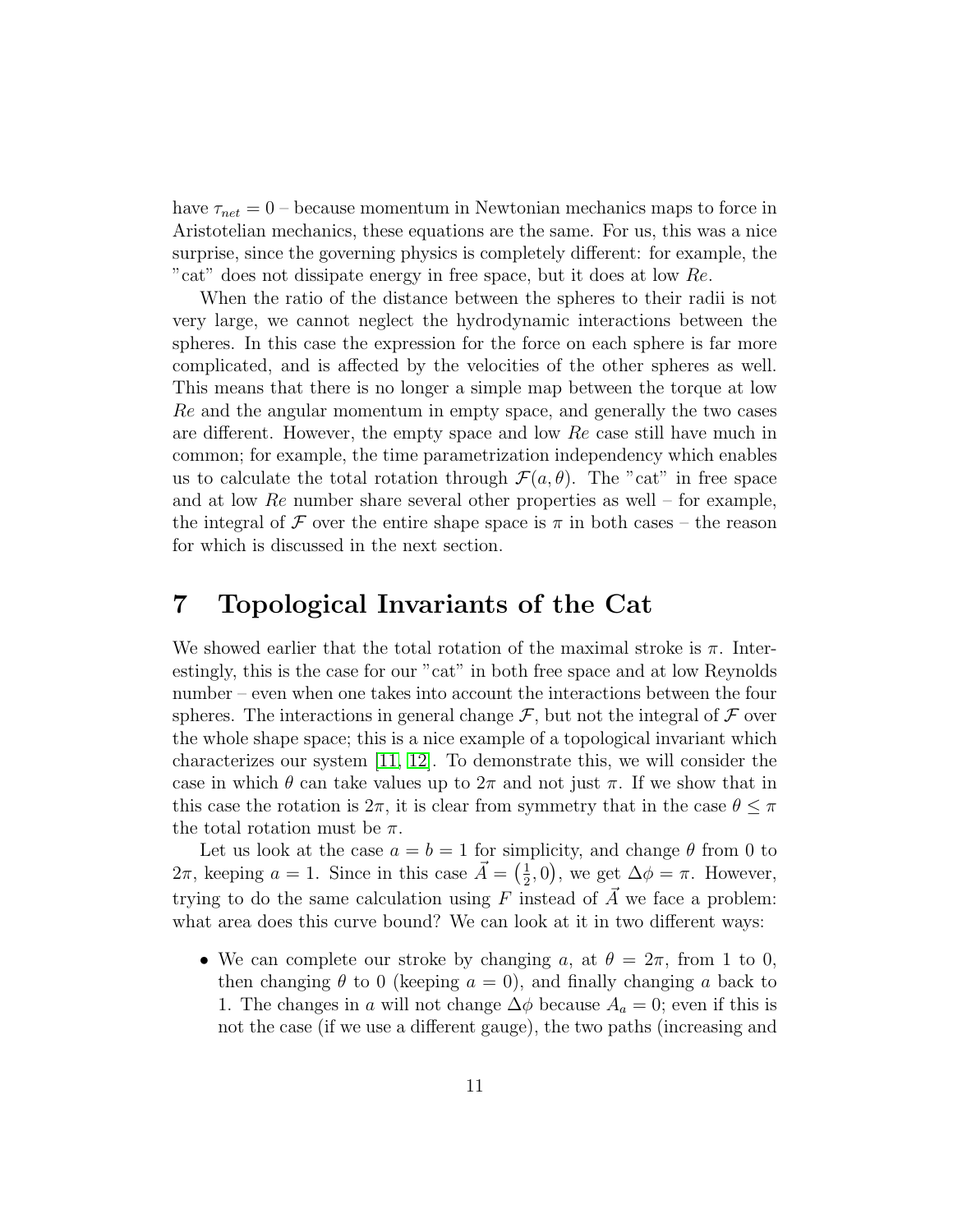decreasing a) must cancel each other because  $\theta$  is the same on both. The changes in  $\theta$  do not change  $\Delta \phi$  either: at  $a = 0$  we have  $\vec{A}_{\theta} = 0$ . Thus  $\Delta\phi$  must be the same in the complete and incomplete strokes. The integral of F over this area (which we denote as  $S_1$ ) gives  $\pm \pi$  (the sign depends on choice of the surface orientation).

• Alternatively, we can change a (at  $\theta = 2\pi$ ) to infinity (instead of 0), then change  $\theta$  to zero, and then change a back to 1. At  $a = \infty$ ,  $A_{\theta} = 0$ just as at  $a = 0$ , so again all the added parts of the stroke will not change  $\Delta \phi$ . The integral of F over this area (which we denote as  $S_2$ ), is  $\mp \pi$ . The sign is opposite, since the two strokes bound areas with opposite orientations!

We conclude that the two ways of calculating  $\Delta\phi$  are not necessarily the same, but they must only differ by  $2\pi n$  for some integer n (that is  $\int$  $S_1$  $\mathcal{F}da-\int$  $\scriptstyle S_2$  $\mathcal{F}da =$  $(2\pi n)$ , and in our case  $n = 1$ . But since the orientations of  $S_1$  and  $S_2$  are opposite, the difference between the integrals is just the integral of  $\mathcal F$  over the two areas with the same orientation. That is to say  $\int \mathcal{F} da = 2\pi n$  (the integral is taken over all shape space), for some integer  $n$ , which in our case turns out to be 1. Thus the integral of  $\mathcal F$  over all shape space can only be changed in  $2\pi$  "jumps", and cannot take any value.

The "trick" of going through  $a = 0$  or  $a = \infty$  is not really necessary. If we use a different coordinate system: suppose we choose  $\psi$  – the angle between the center of mass and the two masses along the same  $a$  rod – as a control instead of a (see Fig [5\)](#page-12-2). In this case,  $a = 0 \Leftrightarrow \psi = 0$  and  $a = \infty \Leftrightarrow \psi = \pi$ . In this parametrization our shape space looks like the surface of a sphere: it has two coordinates  $(\theta, \psi) \in [0, 2\pi) \times [0, \pi]$ . At both  $\psi = 0$  and  $\psi = \pi$ ,  $\theta$  loses its meaning, just like the longitude coordinate on a sphere. Now instead of adding paths, we can just integrate over the surface that includes the poles. Since each closed loop on the sphere bounds two areas with opposite signs, the rest of the argument is the same.

The fact that the total curvature of our system can only "jump" in  $2\pi$ steps teaches us something about the system: for example, we see immediately that the total curvature will still be  $2\pi$  when there are different masses on the two diagonals: starting with equal masses and changing them slowly,  $\mathcal F$  must change continuously at each point, so the total integral over  $\mathcal F$  must also change continuously. However, we know it can only change in  $2\pi$  jumps, so it does not change at all! This also explains why the interactions between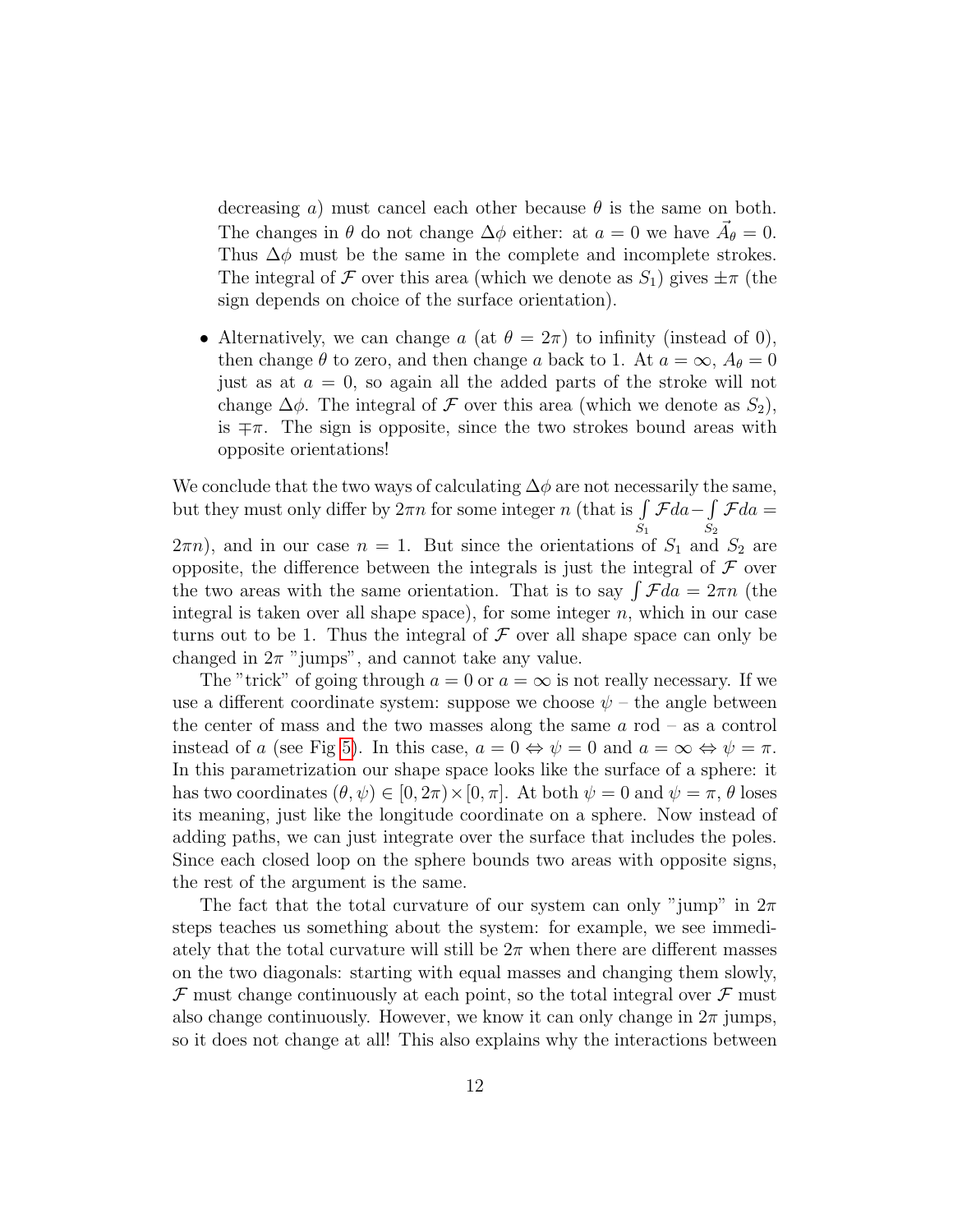

<span id="page-12-2"></span>Figure 5: Instead of  $a(t)$ , one can use  $\psi$  to define the shape

the spheres at low Reynolds number, as we clammed, do not change the total curvature either: for infinitesimal spheres, where the interactions are negligible, the system acts just like the free space cat, and the total curvature is also  $2\pi$ . Inflating the spheres continuously cannot change the total integral over  $F$ , although the interactions are not negligible anymore!

Acknowledgments We thank SciTech 2007 for giving us the opportunity to do this research and J.E Avron for discussions. O.R is supported by the ISF and the fund for promotion of research at the Technion.

## References

- <span id="page-12-0"></span>[1] F. Wilczek A. Shapere. Geometric phases in physics. World Scientific, 1989.
- <span id="page-12-1"></span>[2] F. Debbasch. Classical mechanics and gauge theories. Am. J. Phys, 61:1131–1133, 1993.